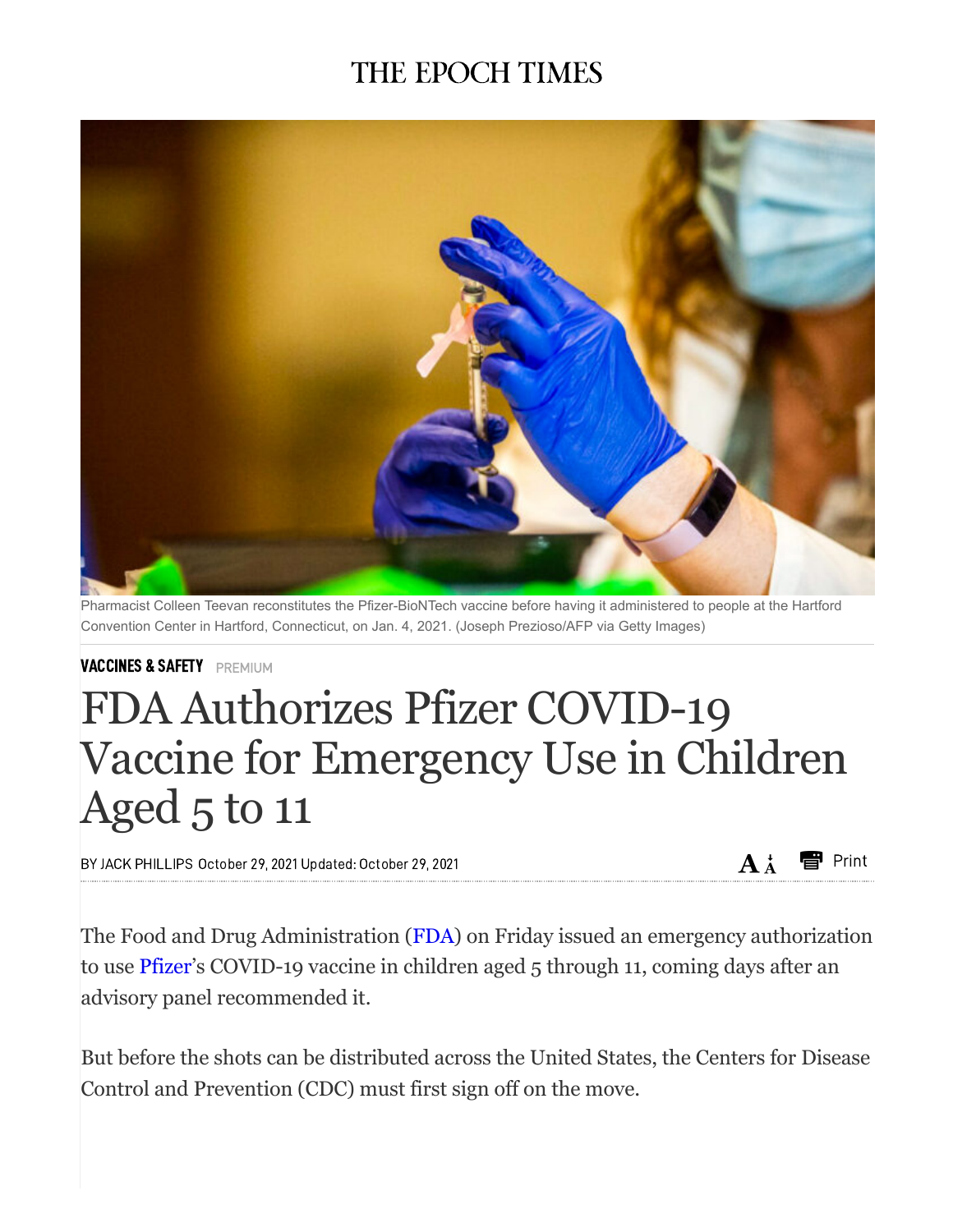"As a mother and a physician, I know that parents, caregivers, school staff, and children have been waiting for today's authorization. Vaccinating younger children against COVID-19 will bring us closer to returning to a sense of normalcy," acting FDA Commissioner Dr. Janet Woodcock said in a [statement](https://www.prnewswire.com/news-releases/fda-authorizes-pfizer-biontech-covid-19-vaccine-for-emergency-use-in-children-5-through-11-years-of-age-301412178.html) Friday.

The FDA's Vaccines and Related Biological Products Advisory Committee voted overwhelmingly to back a smaller dose of the Pfizer-BioNTech mRNA vaccine for younger children. Children aged 12 and older have been eligible to get the vaccine for months.

In a news release, the FDA said that immune responses in younger children were similar to individuals aged 16 to 25. Based on an ongoing study from the agency, the FDA said that the vaccine was 90.7 percent effective in preventing COVID-19 in kids aged 5 to 11.

About 3,100 children in that age group have not displayed serious side effects in the ongoing study, the agency continued.

"The FDA has determined this Pfizer vaccine has met the criteria for emergency use authorization," it said. "Based on the totality of scientific evidence available, the known and potential benefits of the Pfizer-BioNTech COVID-19 vaccine in individuals down to 5 years of age outweigh the known and potential risks."

A news release issued by the FDA said that the agency's and CDC's surveillance systems identified higher risks of myocarditis—inflammation of the heart muscle and pericarditis—inflammation of the tissue surrounding the heart—after males aged 12 to 17 got the Pfizer vaccine.

Based on its own modeling to ascertain the risk-benefit ratio for children aged 5 to 11, the FDA "predicts that overall, the benefits of the vaccine would outweigh its risks in children 5 through 11 years of age."

Other than heart inflammation, other side effects include headache, fatigue, fever, chills, swollen lymph nodes, loss of appetite, nausea, and a sore arm, the health agency said.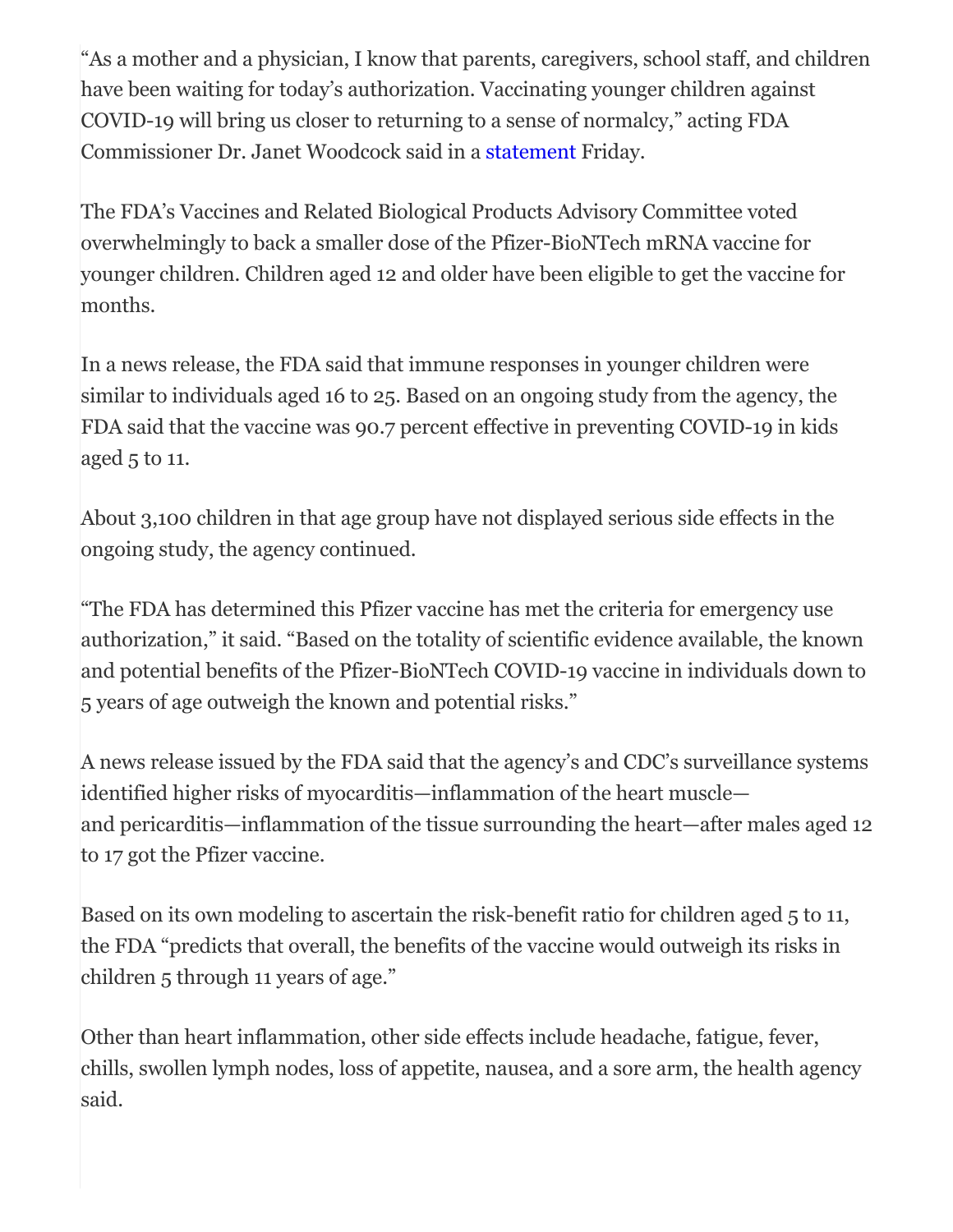"More children reported side effects after the second dose than after the first dose," according to the release. "Side effects were generally mild to moderate in severity and occurred within two days after vaccination, and most went away within one to two days."

The CDC's Advisory Committee on Immunization Practices will meet next week to discuss the vaccine. Depending on the outcome of the panel's meeting, CDC Director Rochelle Walensky would then have the final say on when the vaccine can be used for younger children, and also in what circumstances.

Dr. Michael Kurilla, an expert on infectious diseases and pathology who directs a division inside the National Institutes of Health, was the only official on the FDA advisory panel who didn't support the recommendation earlier this week.

"Because the Pfizer vaccine offers protection against serious disease even after antibody titers have waned, there is some other basis for immunity, but at the lower dose in children, there is no expectation that those same immune processes will behave similarly to the higher adult dose," he told The [Epoch](https://www.theepochtimes.com/fda-adviser-explains-why-he-abstained-from-vote-on-pfizers-covid-19-vaccine-for-young-children_4074913.html?utm_source=partner&utm_campaign=ZeroHedge) Times.

It came just days after Harvard University professor of medicine Martin Kulldorff told [EpochTV's](https://www.theepochtimes.com/children-shouldnt-get-covid-19-vaccines-kulldorff_4069255.html) "American Thought Leaders" program that he believes children should not get the COVID-19 vaccine.

"I don't think children should be vaccinated for COVID. I'm a huge fan of vaccinating children for measles, for mumps, for polio, for rotavirus, and many other diseases, that's critical. But COVID is not a huge threat to children," said Kulldorff, who has often criticized the federal government's vaccine mandates on social media.

In the interview earlier this week, Kulldorf pointed to data showing that children have a very low chance of hospitalization, death, or long-term effects from COVID-19.

Children, he added, "can be infected, just like they can get the common cold, but they're not a big threat. They don't die from this, except in very rare circumstances. So if you want to talk about protecting children or keeping children safe, I think we can talk about traffic accidents, for example, which they are really at some risk."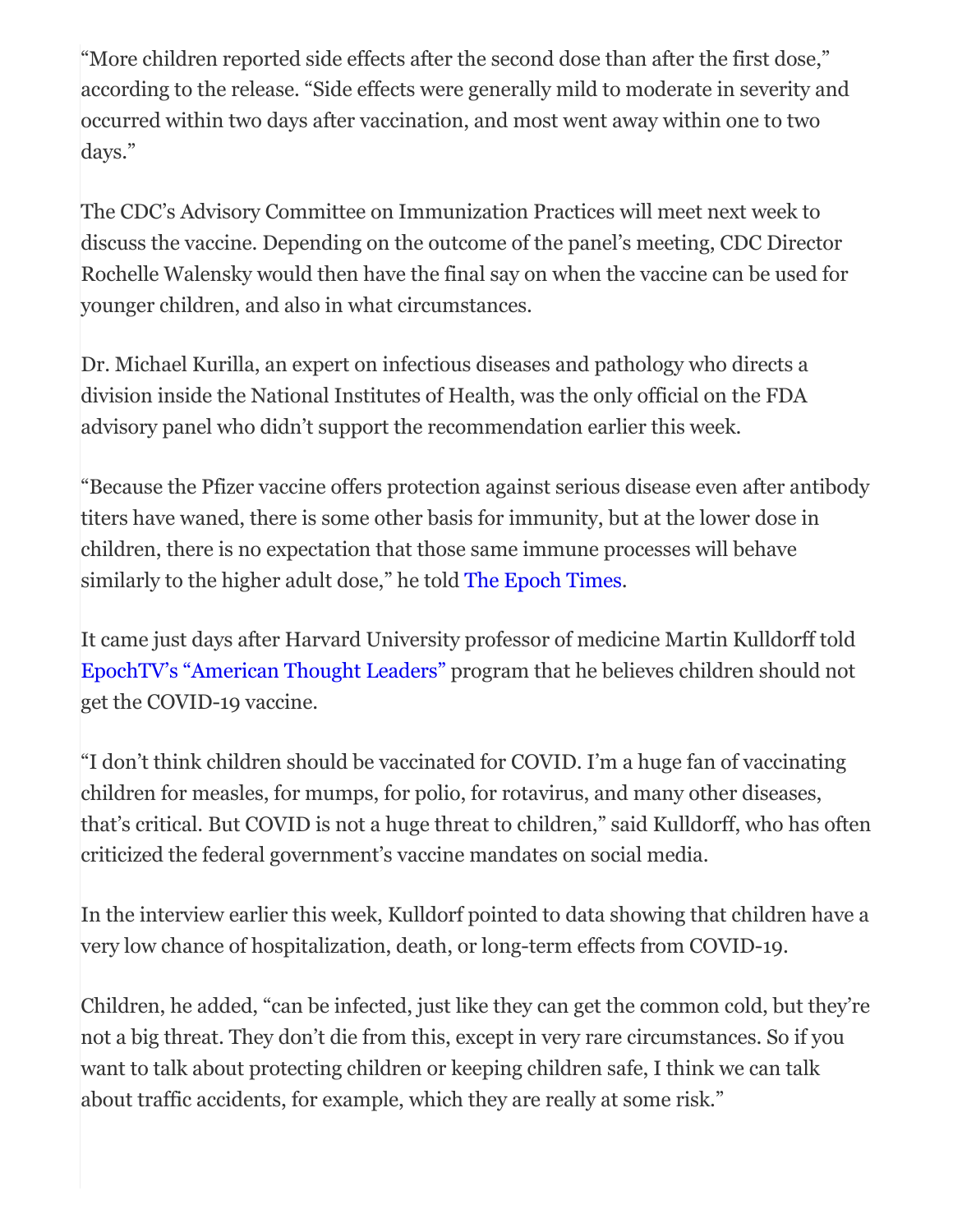When the vaccines are rolled out for younger children, there is sure to be parental resistance nationwide.

Earlier this week, a poll carried out by the Kaiser Family Foundation discovered that 30 percent of parents said they "will definitely not get the vaccine" for their 5- to 11-yearold. Five percent said they would have their kids get the vaccine only if it was required to attend school, it found.

About 27 percent said they definitely would have their child receive the shot, Kaiser said. Another 33 percent of parents said they would wait and see.

"Parents' main concerns when it comes to vaccinating their younger children ages 5-11 have to do with potential unknown long-term effects and serious side effects of the vaccine, including two-thirds who are concerned the vaccine may affect their child's future fertility," the pollsters [wrote](https://www.kff.org/coronavirus-covid-19/poll-finding/kff-covid-19-vaccine-monitor-october-2021/).

*Zachary Stieber contributed to this report.*



Jack Phillips BREAKING NEWS REPORTER

Follow

Jack Phillips is a breaking news reporter at The Epoch Times based in New York.

## More Articles From This Author

Florida Gov. DeSantis Announces Special Legislative Session Over [COVID-19](https://www.theepochtimes.com/mkt_breakingnews/florida-gov-desantis-announces-special-legislative-session-over-covid-19-mandates_4076627.html) Mandates

 $560$   $\Box$ 54

Queen Elizabeth II Told by Doctors to Rest for at Least Two Weeks: [Buckingham](https://www.theepochtimes.com/mkt_breakingnews/queen-elizabeth-ii-told-by-doctors-to-rest-for-at-least-two-weeks-buckingham-palace_4076388.html) Palace

 $\leq$  25  $\Box$  53

NY Attorney General, Who Oversaw Cuomo [Investigation,](https://www.theepochtimes.com/mkt_breakingnews/ny-attorney-general-who-oversaw-cuomo-investigation-announces-bid-for-governor_4076393.html) Announces Bid for Governor  $\prec$  48  $\Box$  170

## **EPOCH TV**